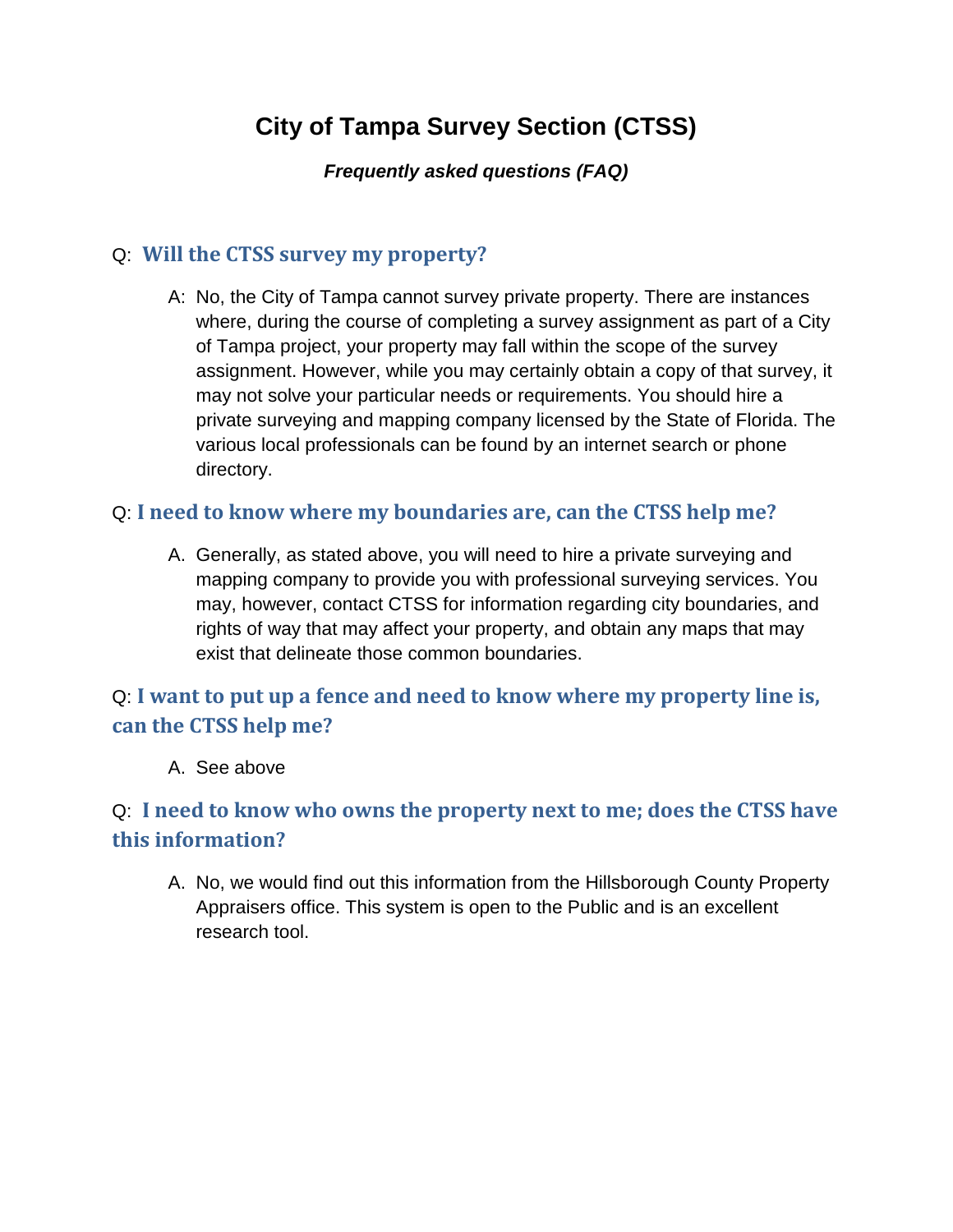### Q: **My neighbor removed my survey stakes, is this against surveying law?**

A. Listed below are the statutes covering survey monuments. CTSS is not a law enforcement group, and as disturbing survey monuments may be criminal, you should contact an attorney or the City of Tampa Police Department.

Number 1 covers platted subdivisions; Number 2 covers restored Public Land Survey Corners;

- 1. Florida Statute: 177.121 Misdemeanor to molest monument or deface or destroy map or plat.—It is a misdemeanor of the second degree, punishable as provided in s. 775.082 or s. 775.083, for any person to molest any monuments established according to this part or to deface or destroy any map or plat placed on public record.
- 2. Florida Statute: 177.510 Penalty for disturbing monuments.— Any person who willfully modifies, defaces, disturbs, removes, or destroys any monument or reference monument placed, or corner record filed, under the authority of this act without first obtaining written permission from the department is guilty of a misdemeanor of the first degree, punishable as provided in s. 775.082 or s. 775.083.

## Q: **I require a site plan (Plot plan) for my property; can I get one from the CTSS?**

A: If there was ever a site plan done for your specific property, the CTSS would not have a record of that plan. The building permitting department may keep plot plans for some sites, but you would have to contact them for that information.

### Q: **I need a copy of a survey for my property; can I get one from the CTSS?**

A. The CTSS does have nor keep copies of private surveys. You would have to contact the private surveying and mapping company that did your original survey (you should have received a copy of it when you closed on your property). If you did not have a survey done when you purchased your property, it would be extremely difficult to find any previous work, or obtain such if you did find the original surveyor.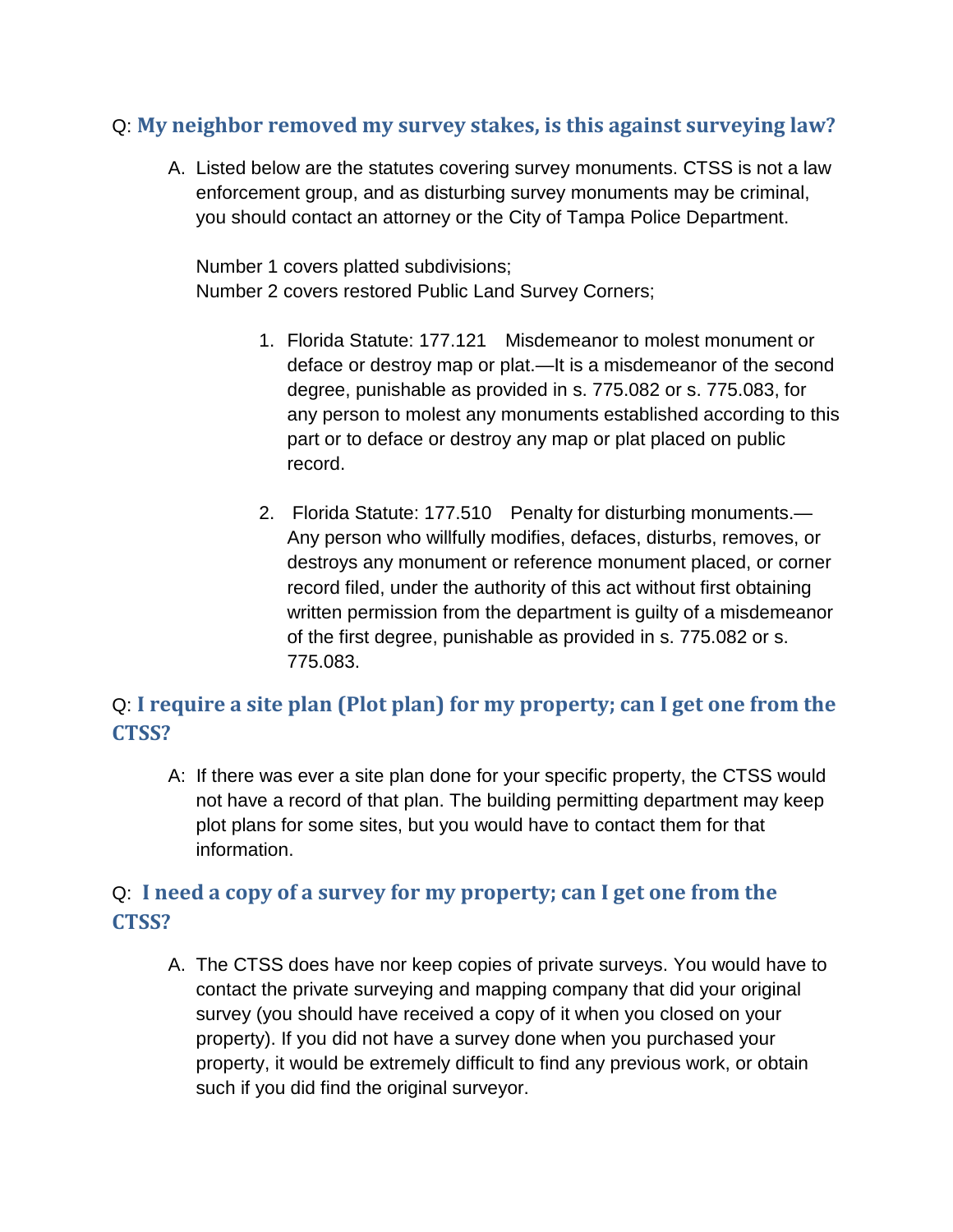# Q: **What is the difference between a Surveyor's report, a Plot Plan and a Boundary Survey?**

A: A surveyor's report is a written document that may include a sketch that outlines what the intent of the survey was, the methods used to make the survey, and the results of that survey. Not all surveys have reports, not all reports have sketches (maps).

A Plot plan is a drawing generally made by a Surveyor, Architect, Planner or Engineer depicting a proposed building or building addition to a property for the purpose of obtaining a building permit(s). It includes information as required by the building permit department, and depends on the conditions, locations and desired improvements.

A boundary survey is a certified survey made for the purpose of defining the property boundaries and identifying evidence of that boundaries location e.g. fences, hedges, tree lines, shrubs, walls, buildings, etc. A boundary survey will always have a sketch (map) but may not have an attached report. Both the surveyor's report, and boundary survey can ONLY be performed by a Florida licensed surveyor and mapper.

## Q: **I need a flood elevation certificate for my property, will the CTSS do this?**

A. No, you must hire a private professional surveyor and mapper to do this for you. See the first question above.

# Q: **A flood elevation certificate was done when my home was built, can I get a copy from the CTSS?**

A. CTSS does not maintain copies of elevation certificates on private property. If you know one was done, then the professional surveyor and mapper that completed the certificate should have a record of that certificate. You should contact that professional for any copies.

#### Q: **Where can I find information on easements?**

A. Your Title Policy, the record plat of your subdivision (if you live in a recorded subdivision), and/or the engineering sections of the various city departments. The City of Tampa Right of Way section may also have information on easements 813- 274-3100, Option 2